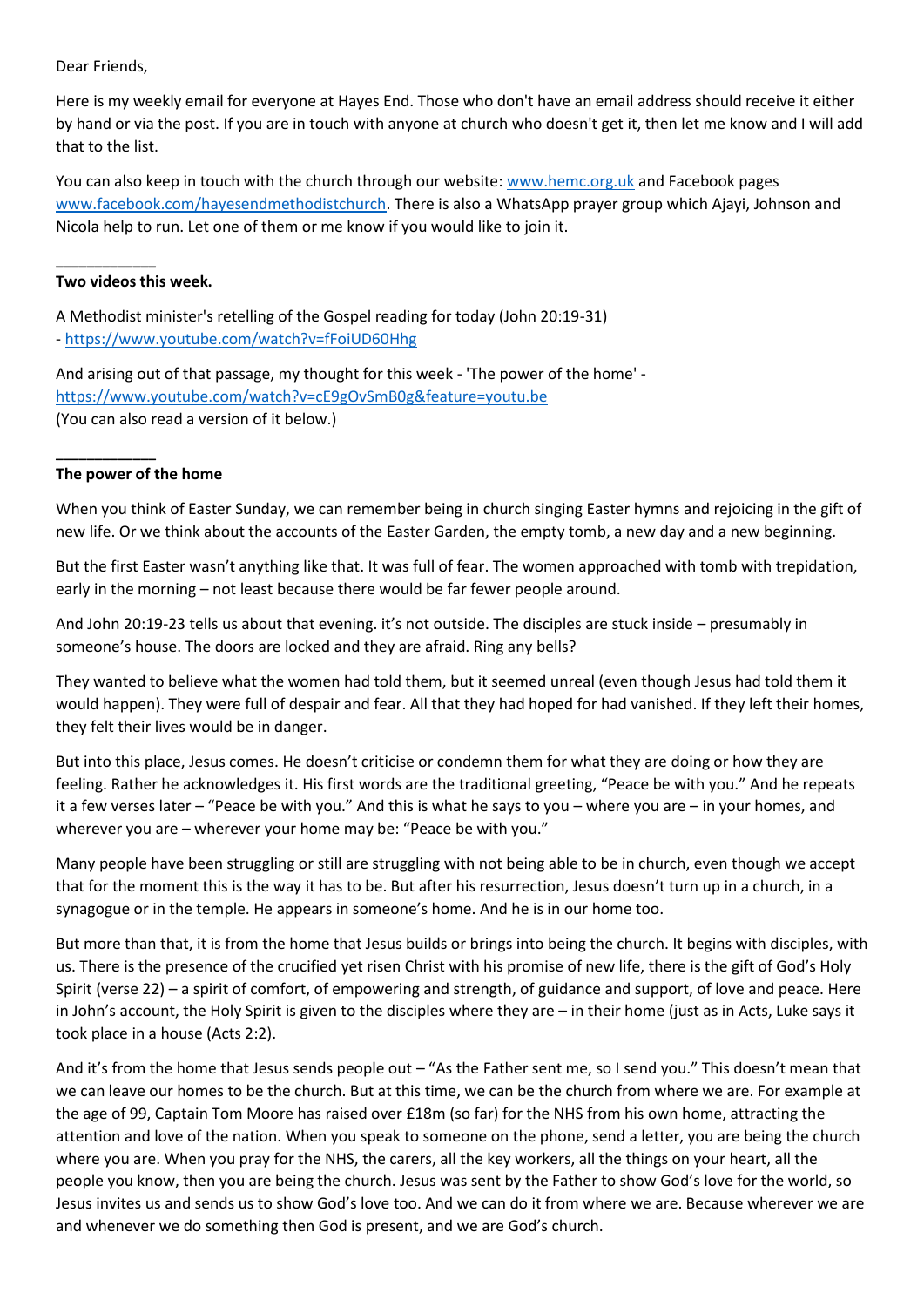# **A prayer for this week**

**\_\_\_\_\_\_\_\_\_\_\_\_\_**

**\_\_\_\_\_\_\_\_\_\_\_\_\_**

**\_\_\_\_\_\_\_\_\_\_\_\_\_**

Lord Jesus, we are your disciples who need to meet you today. Help us to hear your voice, convince us that there is a calm at the heart of the storm and feed our faith on the certainty of your presence and all your promises. Amen.

**A way to pray: Jesus with you**

Jesus met the disciples where they were, in a locked room in someone's home.

In your own home, take a chair and put it next to where you are sitting. Now, imagine Jesus has come into the room to join you. He sits down in that chair and asks you how you are. What do you reply? What do you tell him? And Jesus listens.

When there is a break in the conversation, he tells offers you peace, just like he did to the disciples. And he tells you that he has come especially for you, and intends to stay with you for the rest of your life. "You can talk to me whenever you'd like to," he says, "because even when you've left this room I will be with you."

## **Giving together (from John Chamberlain)**

*Church life is going to be unrecognisable for a while. Obviously, our main concern is the continued well-being of all connected to the church. But wearing my treasurer's hat, we can't ignore the impact the Coronavirus will have on the church's finances. Fortunately, with the summer coming, our heating bill will be lower. But with no Sunday Services or letting income we could be losing around £2,500 per month in income.*

*If you are able, please contact me by email at:*

[jechamb1934@gmail.com](mailto:jechamb1934@gmail.com)

*or by phone on* 020 85573 3607

*I am sorry to raise these matters at this time, but I have to look at ways to reduce the financial impact on our church of the Coronavirus.*

## **\_\_\_\_\_\_\_\_\_\_\_\_\_ Compass Hymns**

Recently I was asked what my Compass Hymn was.

A Compass Hymn? This is similar to your favourite hymn, but not quite the same thing (although the same hymn can be both). A favourite hymn is one you enjoy singing, but a Compass Hymn is one that you draw strength from or that grounds you. It's a hymn you return to, so you can refocus yourself. In fact, it may not be a hymn at all. In our group, someone chose a song from *The Greatest Showman*, and another Sonnie and Cher's pop classic, 'I got you Babe'.

My Compass Hymn is Fred Pratt Green's 'When our confidence is shaken' (StF 644, H&P 686) with the first and last verse:

*When our confidence is shaken in beliefs we thought secure; when the spirit in its sickness seeks but cannot find a cure:*